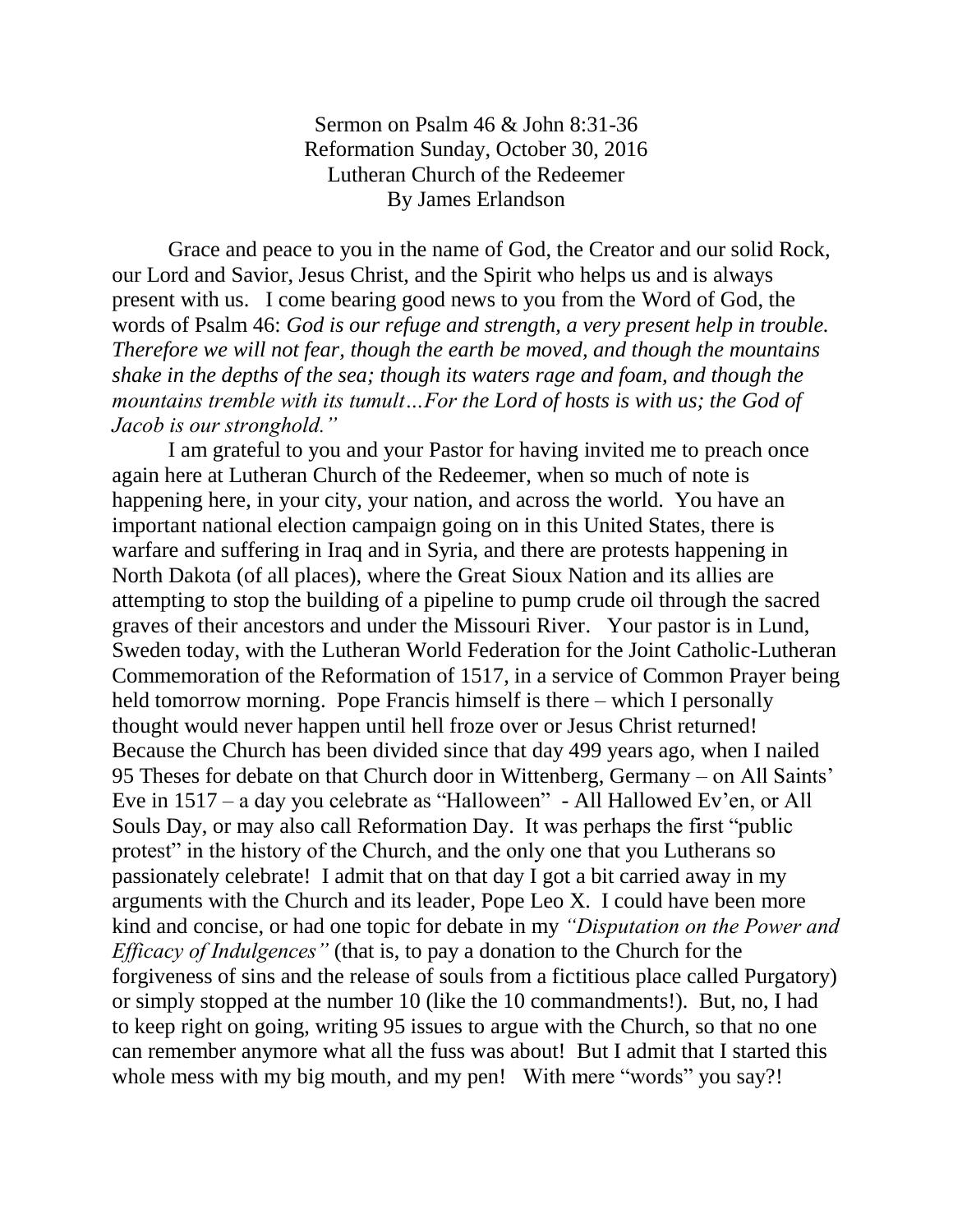At first I thought it was enough to write out my theses on one piece of paper and nail it to one church's door (or so the legend goes!). Actually, I only posted it as an invitation for open debate, mailed a copy to Archbishop Albrecht of Mainz, who sent it on to Pope Leo because he reeked of heresy. But then somebody else got a hold of it who owned a new invention called Gutenberg's Printing Press, made copies, and soon these 95 theses spread like a virus all throughout Germany, the Holy Roman Empire! This is how the Reformation went viral – to use a word commonly used today in your world, I understand! Through the printed word!

Again, it is amazing to me how quickly my 95 words spread , all because of that Gutenberg printing press and movable type. This gave me the idea to also print posters on which I could write each of the 10 Commandments, the Lord's Prayer and the Apostles' Creed, all with my own explanations! Before long, my posters were on the walls of homes throughout Germany. The Pope's minions were green with envy! Then I put them all together, to make the *Small Catechism,* printed into small booklets that could fit in your pocket! This idea was *huge,* it was *genius!* This is a book that many of you know – perhaps you still have your *Small Catechism* at home – or maybe you have it with you in your pocket! If you do, I will autograph it for you today, after worship!

Which reminds me – there is an even better way to get your own Small Catechism today - off the internet! It's a free app, which you can download for free right onto your smart phone! Knowing how fascinated I am with technology – I downloaded it just this morning when I got off the plane! You can do it right now! Take out your smart phone, and "google" Luther's small catechism on Google Play. You'll find it under apps – I have the one by Augsburg Fortress, with the maroon colored icon. You can download and install it right now – don't worry, it's free! There…..do you have it? You can play with it after worship, in your spare time – look up all of the commandments, the creed, the Lord's Prayer, the sacraments, confession and other prayers. So, if I see you on your smart phone today during worship, *you had better be reading your Small Catechism!* Ushers – I'd like you to enforce this rule today! Okay? Thank you!

Now, where were we? Oh, yes, I was just about to preach the gospel – the good news of God in Christ Jesus – which is my primary task! Today we read in God's Word from the gospel according to John: For as Jesus said to those who believed in him, *"If you continue in my word, you are truly my disciples; and you will know the truth, and the truth will make you free."* These words are as important today in these difficult days as they were for the Reformation 500 years ago! The response of people to Jesus when he first said them was "We have never been slaves! We are children of Abraham! What do you mean 'we will be made free?'" They were forgetting the fact that they were all living in an occupied nation, oppressed by the Romans! At the time of the Reformation, we Christians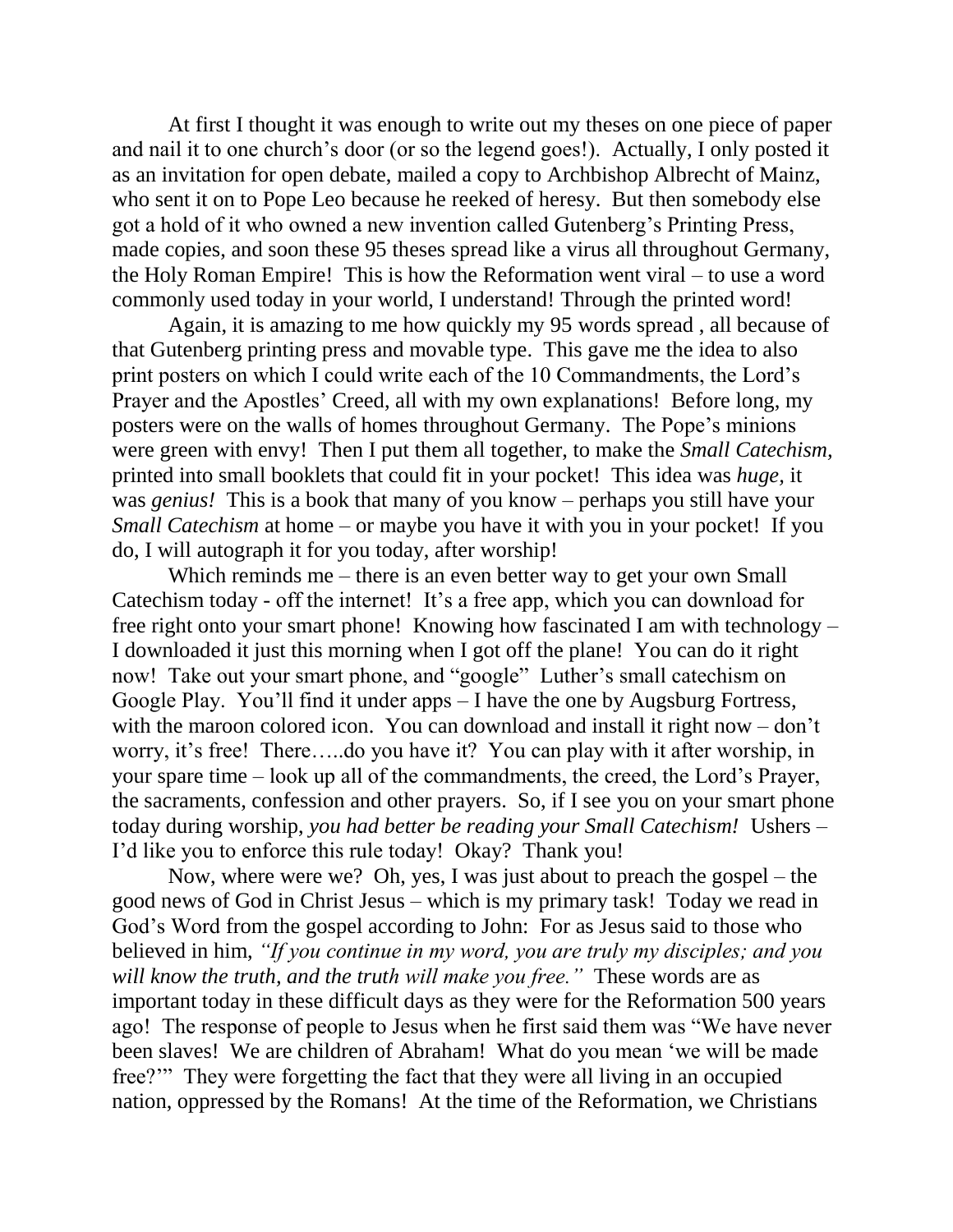were once more enslaved by an oppressive system under the Church - which we had created – that kept us in bondage to all the rules we had set up. We had made an "idol" of the Church and its authority under a very human pope, and bound God's Word to the interpretation of the Church's authorities and its scholars. But by reading Paul's letter to the Romans, I discovered the truth:

*"But now, apart from law, the righteousness of God has been disclosed, and is attested by the law and the prophets, the righteousness of God through faith in Jesus Christ for all who believed. For there is no distinction, since all have sinned and fall short of the glory of God; they are now justified by God's grace as a gift, through the redemption that is in Christ Jesus….For we hold that a person is justified by faith apart from works prescribed by the law." (Romans 3:21-28)*

These words hit me like a lightning bolt from heaven, when I finally understood! God's Word comes to us in order to set us free, not to bind us with regulations. Its purpose is to set us free from sin against God and one another, and free us to love God and our neighbor as ourselves. Which is our great problem – freeing ourselves from fear in order to love others. You could see it clearly back in Reformation Days – when prophets were burned at the stake as heretics, and we fought bloody wars in the name of religion – Protestant Christians against Roman Catholic Christians in those days.

It sounds much like the great problem we see today in this world: violence, terror and wars fought in the name of religion – mostly by Christian and Muslim extremists. There are also those great divides between people by poverty and wealth, often caused by racism, fear, and greed. Some suggest that we build walls between us and arm ourselves for protection, when we should be building bridges and shaking hands. Corporations and politicians are making money off of the fears they are spreading, because there are profits to be made from misunderstanding and fear. Some think that fear is their path to power! I know – I saw this first hand during the days of the Protestant Reformation in Germany.

If I were to write 95 Theses today I would have no problem finding enough issues to write about! You all really have "issues" in America today! I think you know that – just look at the election rhetoric you are suffering through, on the fear of immigrants, violence against women, and hate speech made normal! I could continue to write about our present day "indulgences" – how we think perhaps we can "buy" the love of God or the forgiveness of our sins through "good works" or financial donations to the Church – when these gifts of God are truly *free!* Also, I think the *Babylonian Captivity of the Church* today is not to any Pope, but rather, our bondage to the image we have of the church and some America of the past, which never truly existed except in our imaginations – and our inability to embrace the freedom that we are offered through Christ, or dare to change in the Church!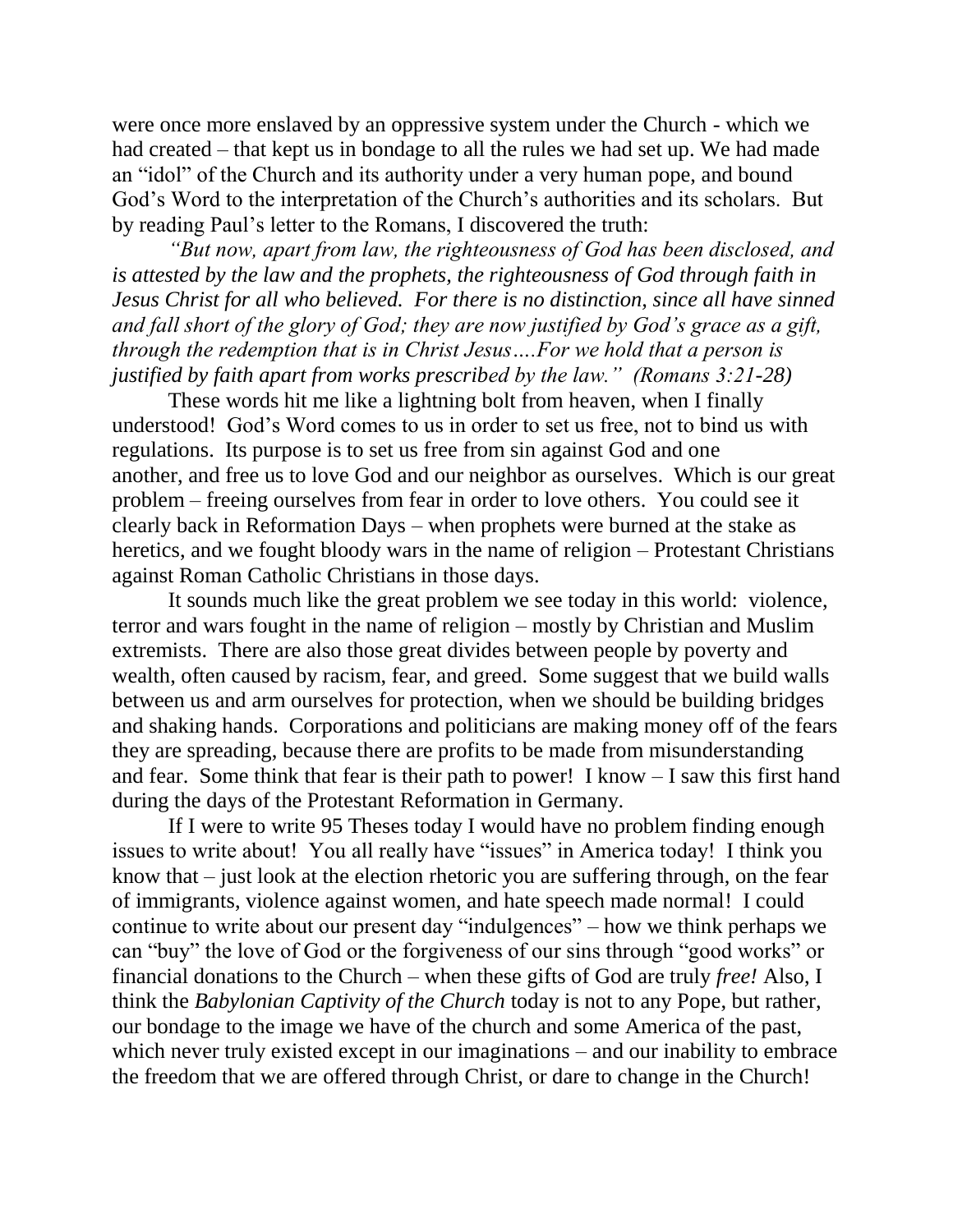But I would focus my energy on the most dangerous of our sins today, which have their origins in fear of the future and of people around us who are "different" from us. These fears are expressed in words and acts of hate or misunderstanding, throughout our history and repeated tragically today. They rise out of racism and white privilege, seeking to hold on to power, wealth and control in a world that seems to us most threatening, which is our American form of idolatry. It comes out of our lack of faith in the God of abundance – leading to our myths of scarcity, and our fear of the world around us, instead of faith in the God who loves us, and cares for us in times of danger. Idolatry leads us to rely on coal, fossil fuels, and pipelines of oil for salvation, instead of the sun, the wind, and the water to give us life! And fear of the other – of immigrants, of Muslims, of African Americans or of Native Americans – shows a lack of faith in the God who has created all human beings as sacred, and every person as a child of God. With such a God there is no room whatsoever for prejudice or fear.

If I, Martin Luther, were to post such 95 Theses for Debate in America today, where would I post them? I would post them on church doors in every congregation in America, where people of faith should consider our idolatries today and put our faith in the God who loves all people, justice and truth, and doesn't leave us mired in ignorance and fear. I would post them on the doors of our nation's Capitol, the Supreme Court, the White House, State Capitols and city halls where just and unjust laws are enacted and change is possible! I would post them on the doors of the Fourth Police Precinct in North Minneapolis, and police headquarters in Falcon Heights, in Ferguson, in Baltimore, Chicago, New York City, or any place where violence has led to people rising up to say "Black Lives Matter". I would post them at the Sacred Stones camp near the Standing Rock Sioux Reservation, at the State Capitol in Bismarck, and on the fence where the North Dakota Access Pipeline is being built, digging a trench over sacred burial grounds for native peoples and under the Missouri River, threatening the drinking water of millions of children and future generations. I would post them where sheriffs' deputies from North Dakota, South Dakota, and Minnesota (including Hennepin County) brutally arrested and mistreated nonviolent native water protectors and their allies this past week, making us look more like a police state in Russia or China or some other country, rather than the United States of America.

Yet with all these issues of tension and fear, we are people of hope. I have hope because tomorrow, after 500 years of division, Lutherans and Catholic people of faith will worship and pray in one place, *Together in Hope.* I have hope that people of faith in this country will come to our senses and move us from the fearful rhetoric of today's political campaigns, to a more constructive dialogue that will build community as well as bridges. I have hope that now that we have seen plainly the consequences of fear and racism against people of color – against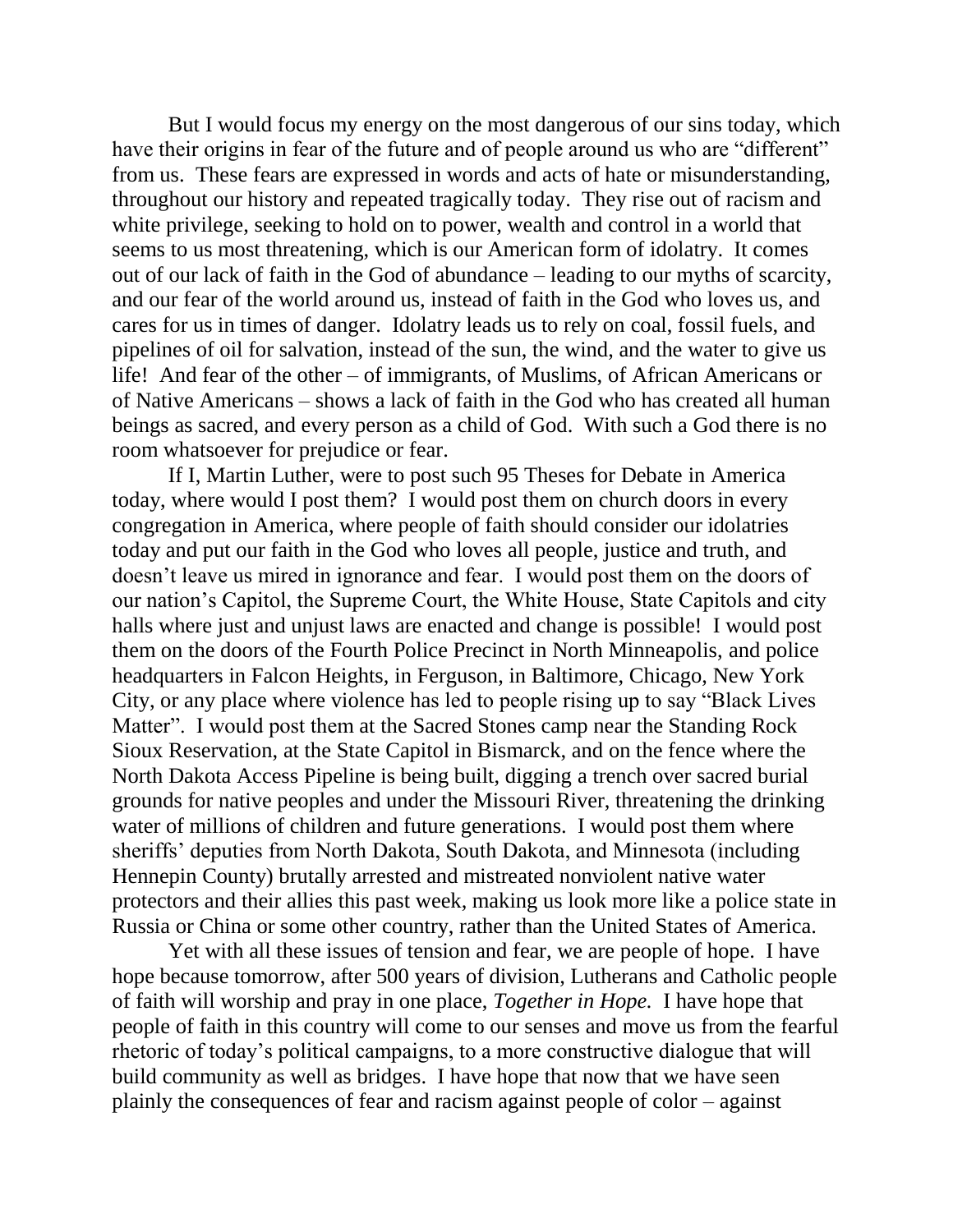African Americans, Native peoples, Latinos and Asian Americans – that we will find a better way that builds understanding, equity and justice.

But most of all, I have hope because I have faith in the God of love, who sent our Lord Jesus Christ to lead us out of fear, bondage and sin, into a new world of freedom through faith, hope, and love for God and one another. I have faith because of the psalm we heard today, which proclaims that:

*There is a river whose streams make glad the city of God, the holy habitation of the Most High. God is in the midst of the city; it shall not be shaken; God shall help it at the break of day. The nations rage, and the kingdoms shake;God speaks, and the earth melts away. The Lord of hosts is with us; The God of Jacob is our stronghold. Come now, regard the works of the Lord, what desolations God has brought upon the earth; Behold the one who makes wars to cease in all the world; who breaks the bow, and shatters the spear, and burns the shields with fire. Be still, then, and know that I am God; I will be exalted among the nations; I will be exalted in the earth." The Lord of hosts is with us; the God of Jacob is our stronghold."*

*Amen.*